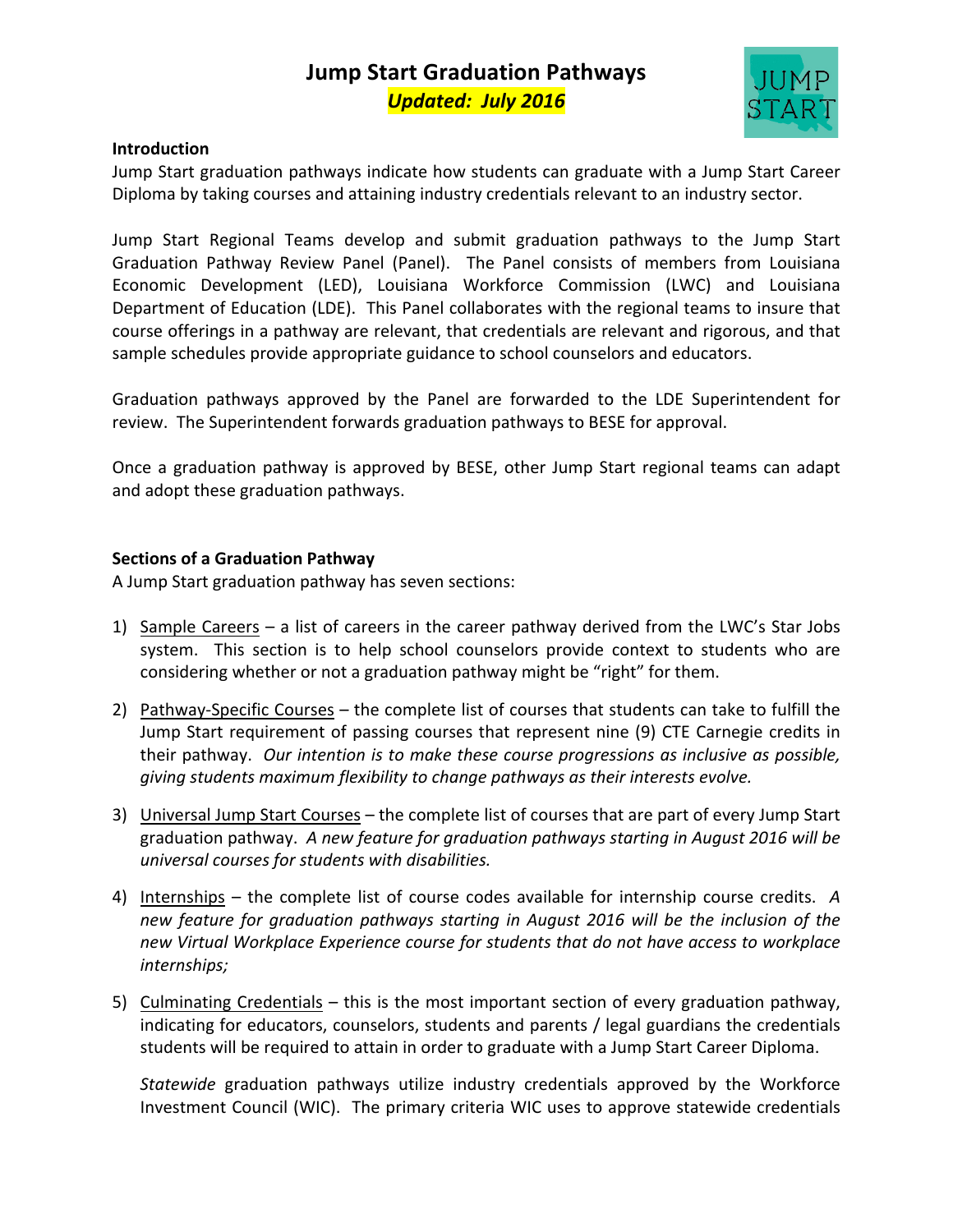### **Jump Start Graduation Pathways**

are: a) the credential is for a high-wage job in a high-growth career sector; and  $\overline{a}$  b) the credential is valued by employers when making entry-level hiring decisions.

*Regional* graduation pathways utilize two types of credentials, reviewed and approved by the Panel: 1) Core credentials that prepare a student for a specific career (analogous to a college major); and 2) Complementary credentials that have value across industry sectors (examples: First Aid / CPR, safety credentials, computer literacy credentials, etc.). Students graduating via a regional graduation pathway will have a combination of credentials that will enable them to attain employment in their targeted career field.

The Gulf River Parishes regional team developed the concept of *Integrated* graduation pathways that combine statewide pathways with related regional pathways. This is an intelligent and useful innovation. Integrated graduation pathways indicate how students who seek to attain a basic or advanced statewide credential  $-$  only to find that credential unattainable – will *still* be able graduate on time via a directly-related regional pathway.

- 6) Sample Schedule a sample schedule indicating how students can graduate via this pathway, indicating both courses and credentials required. These sample schedules clearly illustrate the flexibility Jump Start students will have to change their minds in high school as their interests evolve and still graduate on time.
- 7) Help Resources educators can contact JumpStart@la.gov at any time for assistance with any aspect of Jump Start.

At the end of every graduation pathway is a table indicating how the LDE will maintain updated graduation pathways.

### **Dynamically Updating Graduation Pathways**

After BESE approves a graduation pathway, things will change. The world  $-$  especially the business world  $-$  is dynamic, so graduation pathways will be dynamic as well.

Regional teams may recommend adding new courses in each course progression relevant to the pathway. The Panel will review and approve or not approve each recommended course addition. Regional teams can also recommend new / updated credentials for a graduation pathway. The Panel will review each of these requests in detail. The Panel may: a) approve new credentials; b) reject new credentials; or c) forward a graduation pathway back to BESE for re-approval if they believe new credentials materially change the graduation pathway.